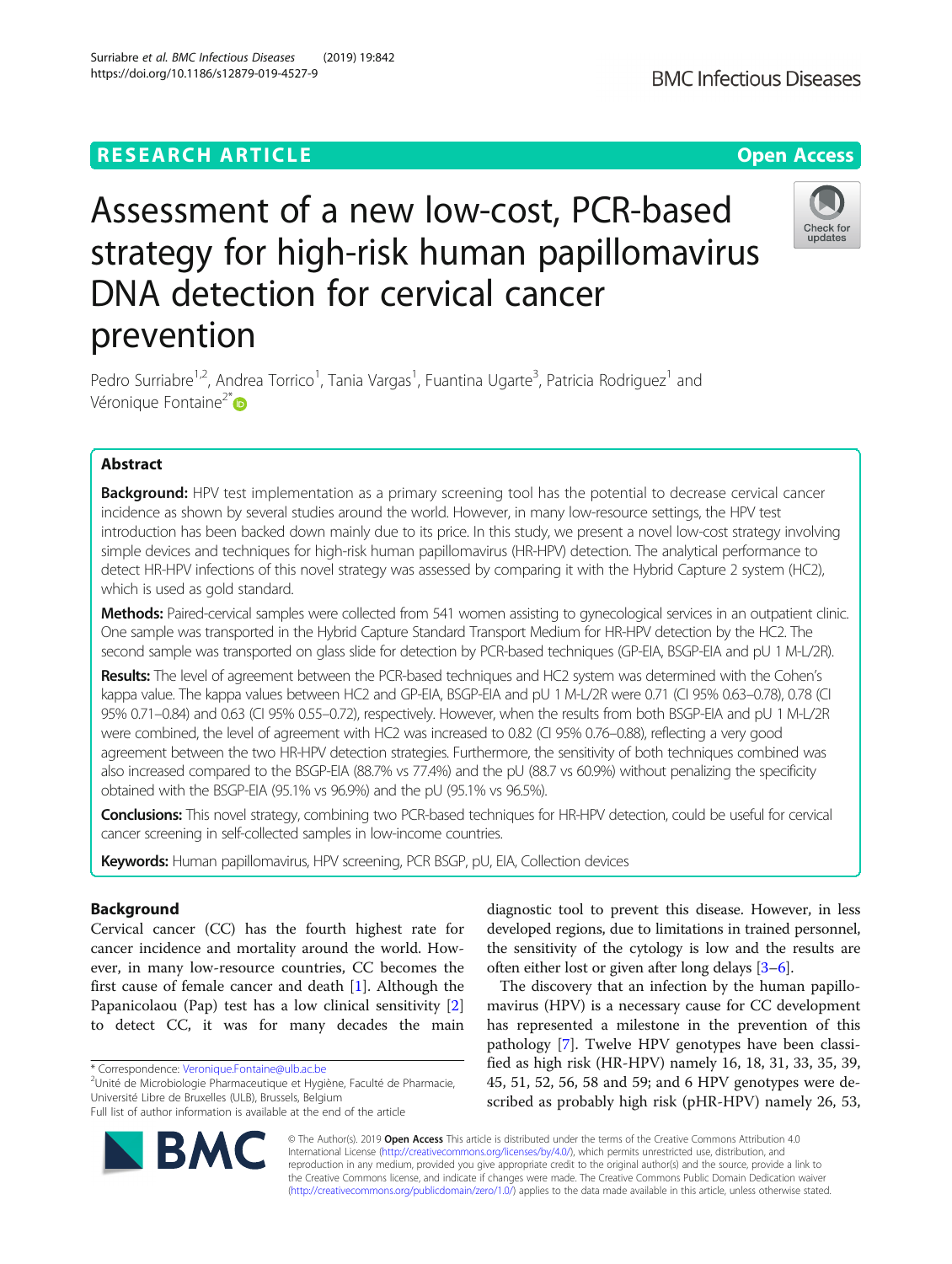66, 68 and 73 for CC development [[8\]](#page-6-0). In this sense, the introduction of tests detecting HR-HPV genotypes (HPV tests) have improved the prevention of CC worldwide as they have been proved to be superior than the Pap test in terms of clinical sensitivity  $[2-5]$  $[2-5]$  $[2-5]$ . Indeed, many randomized controlled trials have proved the efficacy of HR-HPV-based screening programs starting at age 30 years [\[9](#page-6-0)]. One of the most widely used HR-HPV detection test is the Hybrid Capture® 2 (HC2) (Qiagen, USA) system which is based on the hybridization of viral DNA with RNA probes and antibodies that recognized the DNA-RNA hybrids. This technique has been clinically validated for detection of pre-cancerous and cancerous lesions of the cervix (CIN2+) and has been used as gold standard in many studies [\[4](#page-6-0), [10](#page-6-0)].

Although most of the commercially available HPV tests have excellent clinical sensitivity and specificity values [[11](#page-6-0)], they are unappropriated in large scale screening program in low resource settings mainly due to their high price. The use of low-cost devices to collect and transport cervical cells and of low-cost PCR-based techniques to detect HR-HPV infections are therefore suitable alternatives in developing countries. We have previously shown that vaginal cells, self-collected using a simple cotton swab and further self-smeared on a glass slide, can be valid sample for HR-HPV detection with PCR [\[12\]](#page-6-0). Lately, various PCR-based techniques have been developed to detect HR-HPV DNA but few allow for low-cost detection [\[13](#page-6-0)–[18](#page-6-0)]. The PCR GP5+/6+, which targets the L1 region of the HPV genome, coupled with an enzymatic immunoassay (GP-EIA) has been extensively studied and used in different clinical settings, giving good results [\[19](#page-6-0)–[21\]](#page-6-0). Nevertheless, some studies have reported that the original couple of GP5+/6+ primers underdetected certain HPV types (e.g. HPV 52) and multiple HPV infections [\[22](#page-6-0)–[24](#page-6-0)]. Several modified primers and new amplification protocols were further proposed to replace the original primer couple method, e.g. BSGP primers [[25](#page-6-0)], MGP primers [[22](#page-6-0)], and GP touchdown protocol [[26](#page-6-0)]. On the other hand, targeting the E6-E7 region represent an interesting option since this region remains present and highly expressed in high degree lesions and cancer [\[27,](#page-6-0) [28](#page-6-0)]. The pU1M-L/ pU2R primer set hybridizing in this region offers this possibility [[29](#page-6-0), [30](#page-6-0)] allowing together with the GP primers the detection of HR-HPV infections in all cervical cancers.

In this study, we present a novel low-cost strategy that includes the use of a glass slide to transport cervical cells, and the use of two PCR to detect HR-HPV efficiently. The choice of these two PCR was based on the results obtained with PCR GP5+/6+ coupled with an EIA (GP-EIA), PCR BSGP5  $+6+$  coupled with an EIA (BSGP-EIA) and PCR pU 1 M-L/2R (pU) compared to the results obtained by the HC2 system, used as gold standard for HR-HPV detection.

## **Methods**

## Study population and cervical sample collection

The Bio-ethical Committee of the "Universidad Mayor de San Simón" approved the study protocol (October 30th, 2014) and each participant signed an inform consent form before enrollment. A group of 541 women attending gynecological services were recruited in the outpatient clinic "CIES Salud Sexual y Reproductiva" in the city of Cochabamba, Bolivia. Paired-cervical samples were collected from each woman. One sample was taken for HR-HPV detection with the HC2 system (Qiagen, USA) using the Digene® HC2 DNA Collection Device (Qiagen, USA). A second sample was collected using a cyto-brush (Changjun Medical, China) and was smeared over a glass slide. Each slide was put inside a small cardboard box specifically designed for it. The box was then transported in a zippered storage bag to the laboratory. The patients received only the results obtained with the HC2 system.

## HR-HPV detection with the HC2 system

The HC2 system was used as gold standard in this study. This technique does not require DNA extraction and the HR-HPV DNA detection was performed exactly as indicated in the manufacturer's protocol (Qiagen). The HC2 system allows the identification of 13 HPV genotypes: 16, 18, 31, 33, 35, 39, 45, 51, 52, 56, 58, 59 and 68.

DNA preparation from samples transported in glass slides Cells were detached from the glass slide using 400 μl of a solution containing 2,5% Chelex100 (Bio-Rad, USA) and 50 μg/ml of proteinase K (Promega, USA), placed in an Eppendorf tube and then vortexed for 15 s. Cell lysis was performed at 56 °C for 1 h and then the proteinase K was inactivated by heating at 95 °C for 10 min. Tubes were centrifuged at maximal speed and supernatants containing crude DNA were recovered. A quality control for DNA extraction was performed by a PCR using the primers PC04 (5′-CAACTTCATCCACGTTCACC-3′) and GH20 (5′-GAAGAGCCAAGGACAGGTAC-3′), amplifying a 260 bp fragment from the human β-globin gene [\[31](#page-6-0)]. Amplified fragments were visualized under UV light in a 2% agarose gel (Sigma-Aldrich, USA) incubated in 0.5 μg/ml ethidium bromide solution (Sigma-Aldrich, USA).

## PCR GP

General HPV DNA was detected using the GP couple of primers: GP5+ (5′-TTTGTTACTGTGGTAGATACTAC-3′) and GP6+ (5′-GAAAAATAAACTGTAAATCAT-ATTC-3′). The GP6+ primer was biotynilated in order to perform an enzyme-linked assay afterwards. These primers amplify a 150 bp fragment from the L1 region of the HPV genome [\[32](#page-6-0)]. The PCR reaction mix contained 3.5 mM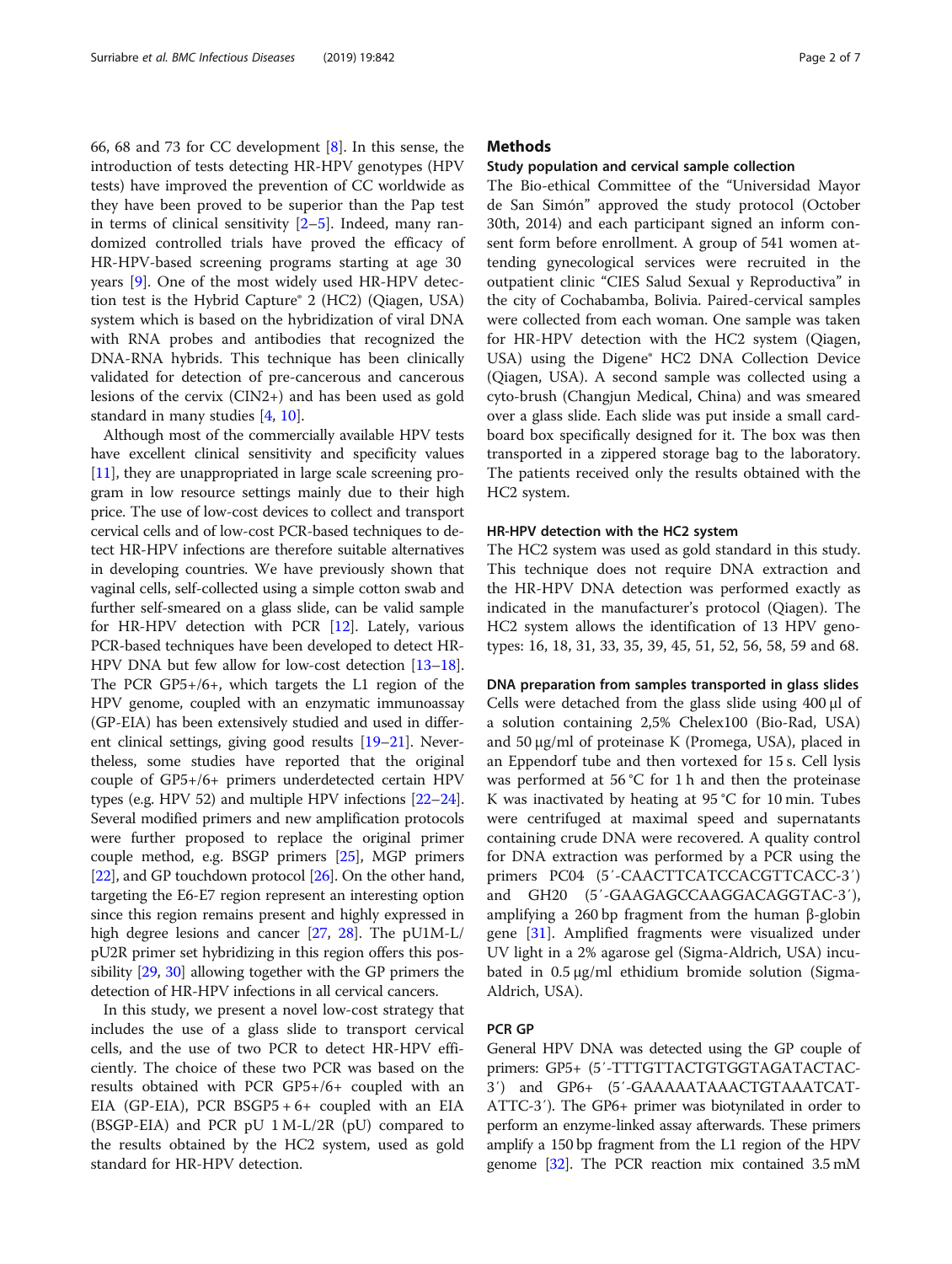$MgCl<sub>2</sub>$ , 0.2 mM dNTP mix, 1 μM of each primer, 0.625 U of GoTaq® G2 Hot Start Polymerase (Promega, USA). The total reaction volume was 25 μl with 5 μl of crude DNA extract. PCR was performed in a T100™ Thermal Cycler (Bio-Rad, USA). The amplification protocol used for this PCR was described by Fontaine et al. [\[33](#page-6-0)]. Amplified fragments were visualized under UV light in a 2% agarose gel (Sigma-Aldrich, USA) incubated in 0.5 μg/ml ethidium bromide solution (Sigma-Aldrich).

## PCR BSGP

HPV DNA was amplified using the modified set of primers BSGP5+/GP6+ (BS primers) which include 9 forward and 3 reverse primers [\[25](#page-6-0)]. The 3 reverse primers (BSGP6+) were biotinylated in order to perform an enzyme-linked assay afterwards. The PCR reactions were carried out in a total volume of 25 μl and performed in a T100™ Thermal Cycler (Bio-Rad, USA). The PCR reaction mix contains  $3.5 \text{ mM } MgCl<sub>2</sub>$ ,  $0.2 \text{ mM}$ dNTP mix, 0.2 μM of each forward primer, 0.4 μM of each reverse primer, 0.625 U of GoTaq® G2 Hot Start Polymerase (Promega, USA) and 5 μl of crude DNA extract. The PCR conditions were the same described by Schmitt et al. [\[25\]](#page-6-0).

## Enzyme-linked immunoassay (EIA)

Detection of HR-HPV DNA was performed using an EIA as described previously [\[34](#page-6-0)]. This assay was performed with the biotinylated PCR products generated from the biotinylated GP6+ or BSGP6+ primers. Oligoprobes for detection of 12 HR-HPV genotypes (16, 18, 31, 33, 35, 39, 45, 51, 52, 56, 58, 59) and 2 pHR-HPV (66 and 68) were used. We used a cut-off point which was the mean of the optical densities of 6 negative controls plus three times the standard deviation.

## PCR pU

HPV DNA was also amplified using the pU-1 M-L (5′- TGTCAAAAACCGTTGTGTCCAGAA GAAAA-3′) and pU-2R (5′-GAGCTGTCGCTTAATTGCTC-3′) pair of primers [[30\]](#page-6-0). The PCR reaction mixture contains 3.5 mM MgCl<sub>2</sub>, 0.2 mM dNTP mix, 0.5  $\mu$ M of each primer, 0.625 U of GoTaq® G2 Hot Start Polymerase (Promega, USA) and 5 μl of crude DNA extract. The PCR conditions were slightly modified from the original protocol. Briefly, 40 cycles of amplification were used including a denaturation step at 94 °C for 1 min, an annealing step at 55 °C for 45 s and an elongation step at 72 °C for 1 min.

## HPV genotyping and sequencing

To determine the HPV genotypes in samples with discordant results for HR-HPV detection, two techniques were used: INNO-LiPA HPV Genotyping Extra (Fujirebio, Japan) PCR products sequencing. The INNO-LiPA test allows the detection of 28 HPV genotypes (HPV 6, 11, 16, 18, 26, 31, 33, 35, 39, 40, 43, 44, 45, 51, 52, 53, 54, 56, 58, 59, 66, 68, 69, 70, 71, 73, 74, 82) by reverse hybridization of biotinylated amplicons with specific oligonucleotides probes which are immobilized on membrane strips. The test was performed exactly as indicated in the manufacturer's manual. The HPV DNA amplification was done using the INNO-LiPA HPV Genotyping Extra Amp kit (Fujirebio, Japan) according to the manufacturer's instructions, using the T100™ Thermal Cycler (Bio-Rad, USA) and thermocycler program as previously described [[33](#page-6-0)]. HPV pU and GP PCR products purified using a GFX column (GE Healthcare, USA), according to the manufacturer's instructions, were directly sequenced by the Mix2seq kit using the ABI 3730XL sequencer (Eurofins Genomics, Germany).

## **Statistics**

Statistical analyses were performed using SPSS software. Cohen's kappa value was calculated to determine the level of agreement for HR-HPV detection results between the different techniques used in this study. Kappa values of < 0.20, 0.21 to 0.40, 0.41 to 0.60, 0.61 to 0.80 and 0.81 to 1.00 were considered poor, fair, moderate, good and very good agreement, respectively [\[35\]](#page-6-0).

The sensitivity and specificity of the evaluated PCR tests were calculated considering the results obtained with the HC2 system as gold standard. A true positive (TP) correspond to a positive result yielded by the PCR test and the HC2 system. A true negative (TN) correspond to a negative result yielded by the PCR test and the HC2 system. A false positive (FP) correspond to a positive result yielded by the PCR test but negative for the HC2 system; and a false negative (FN) correspond to a negative result yielded by the PCR test but positive for the HC2 system. The sensitivity is calculated as follows:  $TP/(TP + FN)$ . The specificity is calculated as follow:  $TN/(TN + FP)[36]$  $TN/(TN + FP)[36]$ .

## Results

The presence of HR-HPV DNA was evaluated on 541 samples with four techniques: HC2 (gold standard), GP-EIA, BSGP-EIA and PCR pU 1 M-L/2R. The results from the PCR-based techniques were compared with the gold standard to determine the kappa value (degree of agreement) between these techniques. The HR-HPV detection results from all comparisons are summarized in Table [1](#page-3-0). The kappa values, sensitivities and specificities from all the comparison are summarized in Table [2](#page-3-0).

We first performed HC2 and GP-EIA and compared the result agreement by calculating the kappa value between them. The kappa value obtained was 0.71 (CI 95% 0.63–0.78) which can be interpreted as a good level of agreement. The sensitivity and specificity obtained were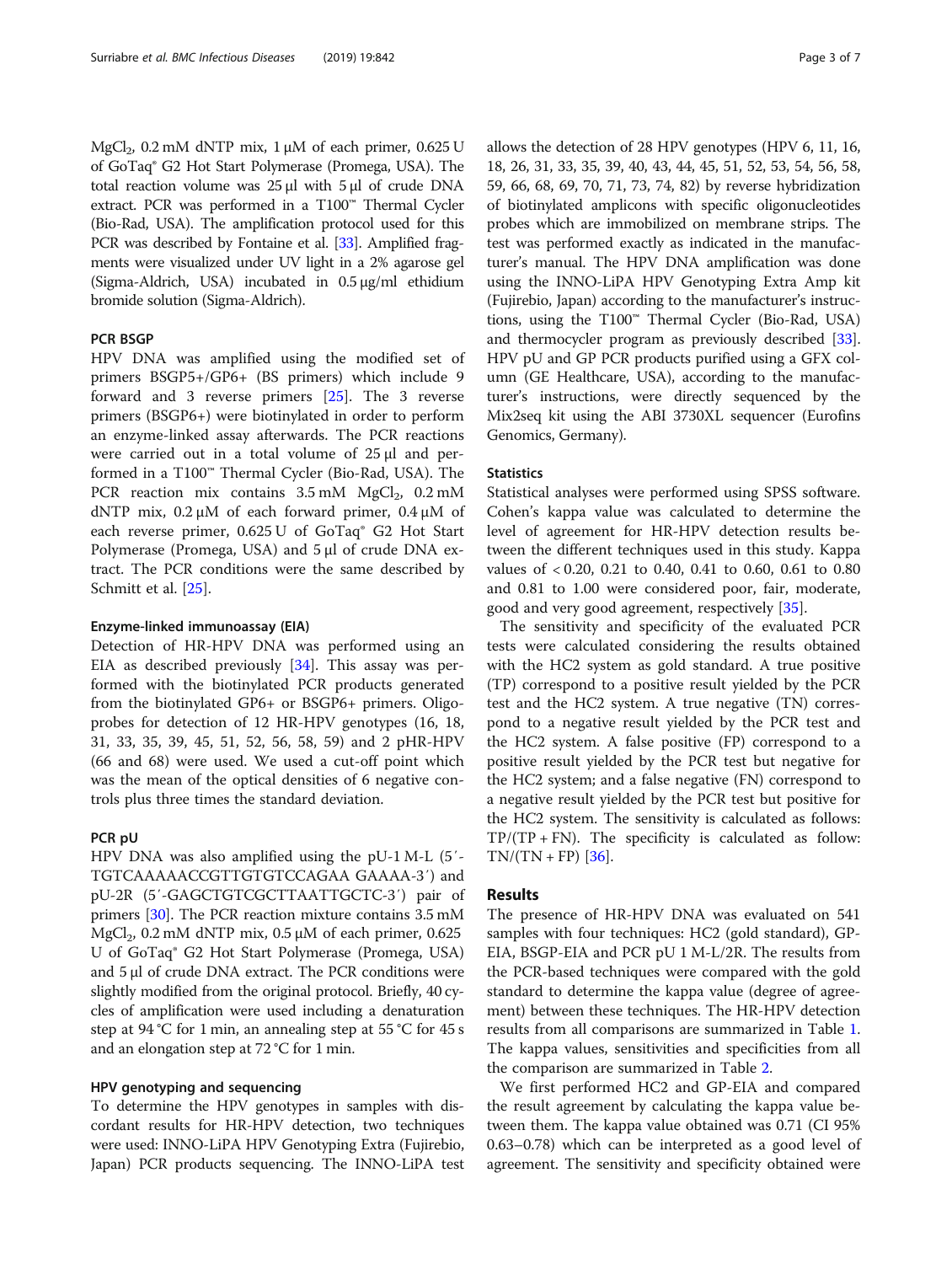|              | GP-EIA   |          | <b>BSGP-EIA</b> |          | рU       |          | $BSGP-EIA + pU$ |          | <b>TOTAL</b> |
|--------------|----------|----------|-----------------|----------|----------|----------|-----------------|----------|--------------|
|              | Positive | Negative | Positive        | Negative | Positive | Negative | Positive        | Negative |              |
| HC2 Positive | 81       | 34       | 89              | 26       | 70       | 45       | 102             |          | 115          |
| HC2 Negative | 16       | 410      | 13              | 413      | 15       | 41       |                 | 405      | 426          |
| <b>TOTAL</b> | 97       | 444      | 102             | 439      | 85       | 456      | 123             | 418      | 541          |

<span id="page-3-0"></span>Table 1 Comparison of the HR-HPV detection results obtained by the HC2, GP-EIA, BSGP-EIA and pU

70.4% (CI95% 62.1–78.7) and 96.2% (CI95% 94.3–98.1) respectively (Table 2). Even though the kappa value could be considered high enough, we looked for an improved version of the GP primers to increase the sensitivity of our technique. In that sense, we incorporated the BS primers to improve the detection of HR-HPV infections. Indeed, the comparison between the HC2 and the BSGP-EIA gave us a better sensitivity (77.4% vs 70.4%) without penalizing the specificity (96.9% vs 96.2%) (Table 2). Moreover, the kappa value was increased to 0.78 which still means that the level of agreement between the HC2 and the BSGP-EIA is good.

As we were concerned to miss and under detect severe grade viral infections, we investigated the impact of using only or adding a PCR targeting the E6/E7 nucleotide sequences. The comparison between the HC2 and the PCR pU 1 M-L/2R gave us a kappa value of 0.63 (CI 95% 0.55– 0.72), representing a good level of concordance between the two methods even though it was clearly lower than the kappa value observed between HC2 and the PCRbased-EIA. However, when we merged the results for HR-HPV detection obtained by the BSGP-EIA and the PCR pU (i.e. a sample is considered positive if BSGP-EIA or PCR pU test is positive and a sample is considered negative if both BSGP-EIA and PCR pU tests are negative) we observed an increased kappa value of 0.82 (CI 95% 0.76– 0.88), representing a very good level of agreement between this new HR-HPV detection strategy and the commercial gold standard HC2 system. The sensitivity of both techniques combined (BSGP-EIA + pU) was also increased compared to the BSGP-EIA (88.7% vs 77.4%) and the pU (88.7 vs 60.9%) independently (Table 2). Furthermore, the specificity of the BSGP-EIA + pU combination was not considerably affected compared to the BSGP-EIA (95.1% vs 96.9%) and the pU (95.1% vs 96.5%).

The samples presenting discordant results between the HC2 system and the PCR-based techniques, were subjected to HPV genotyping and/or DNA sequence analysis. The results are summarized in Table [3.](#page-4-0) Among the 13 samples with a positive results for the HC2 system but negative for PCR pU and PCR BSGP-EIA, we found 6 single infections, 5 multiple infections and 2 false positive results. Eight samples had at least one type of the HR-HPV group. Only 2 samples contained infections by HPV16 or 18: one sample contained a co-infection by HPV16 and 18, and another sample contained a single infection by HPV18.

Finally, among the 21 samples that tested negative for HC2 but positive for either PCR pU or PCR BSGP-EIA, we found 7 single infections, 13 multiple infections and 1 false positive result. Nineteen samples had at least one type of the HR-HPV group. Nine samples contained infections by HPV 16 or 18: three samples contained a single infection by HPV16, 4 samples had a single infection by HPV18 and 2 samples presented a co-infection by HPV16 and 18. These results show that our PCR-based strategy is able to detect more infections by the most oncogenic HPV types (16 and 18) than the HC2 system.

## Discussion

In this study, we present a low-cost strategy to detect HR-HPV for cervical cancer screening in low-resource settings. We searched for simple robust and cheap method to extract cell DNA and detect specifically HR-HPV DNA. The efficiency of this strategy to detect infections by HR-HPV types was evaluated by comparing it with the HC2 system.

Our laboratory has recently presented evidence supporting the use of a simple cervical brush and a glass slide to efficiently collect and transport cervical cells

Table 2 Comparison of the kappa values, sensitivities and specificities obtained between the HC2 (gold standard) and the PCRbased techniques

| PCR technique   | Kappa value (CI 95%) | Sensitivity (CI 95%)     | Specificity (CI 95%)   |
|-----------------|----------------------|--------------------------|------------------------|
| <b>GP-EIA</b>   | $0.71(0.63 - 0.78)$  | $70,4\%$ (62,1 – 78,7)   | $96,2\%$ (94,3 - 98,1) |
| <b>BSGP-EIA</b> | $0.78(0.71 - 0.84)$  | 77,4% (69,7 – 85,1)      | $96,9\%$ (95,3 - 98,5) |
| pU              | $0.63(0.55 - 0.72)$  | $60,9\%$ (52,0 – 69,8)   | $96,5\% (94,6 - 98,3)$ |
| $BSGP-EIA + pU$ | $0.82(0.76 - 0.88)$  | $88,7\%$ $(82,8 - 94,6)$ | $95,1\%$ (93,1 - 97,1) |
|                 |                      |                          |                        |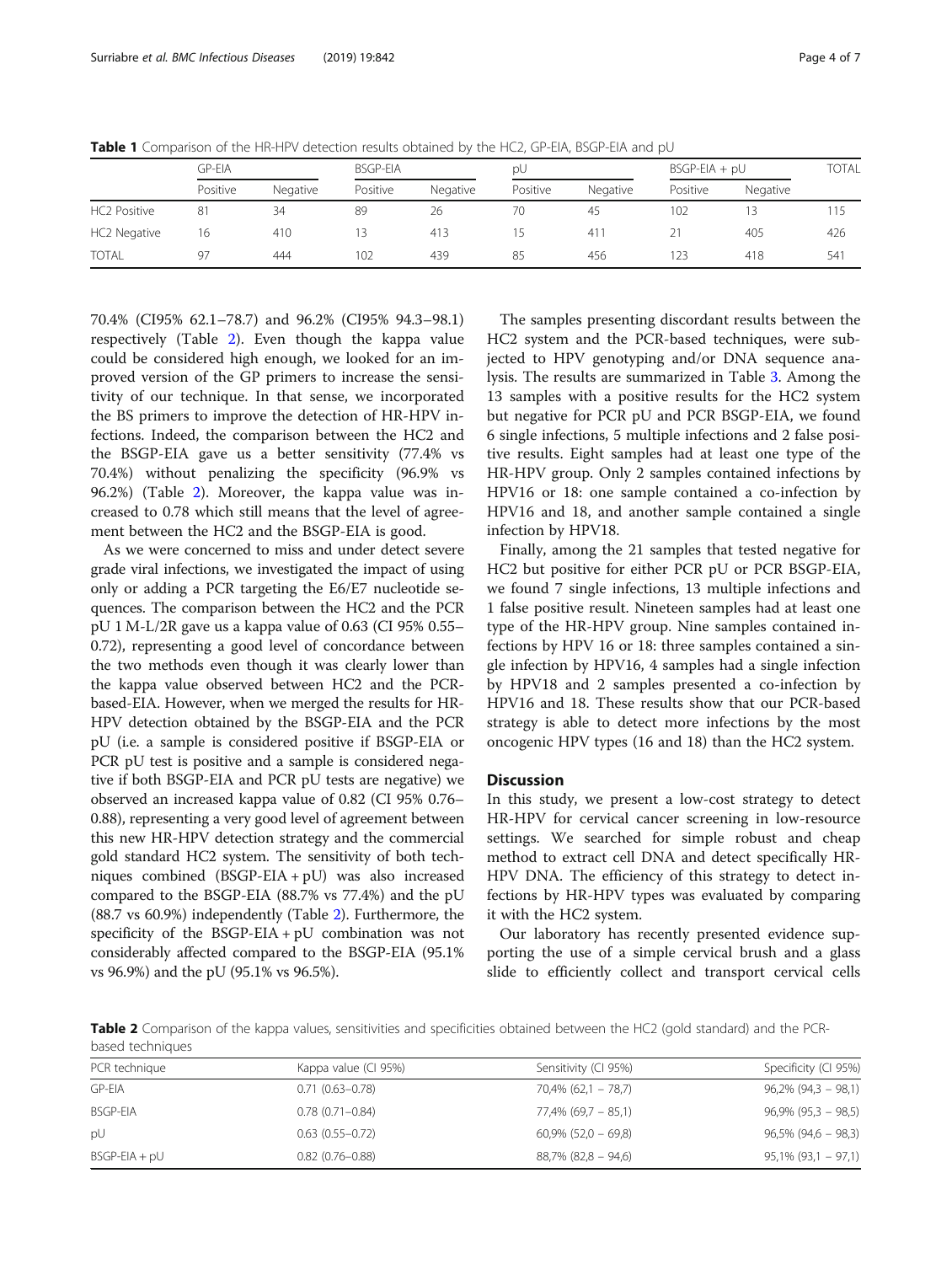<span id="page-4-0"></span>Surriabre et al. BMC Infectious Diseases (2019) 19:842 Page 5 of 7

|                                           | Number of samples with                |                                      |                                        |                                         |  |  |
|-------------------------------------------|---------------------------------------|--------------------------------------|----------------------------------------|-----------------------------------------|--|--|
|                                           | $HC2 (+)$<br>$BSGP-EIA (-)$<br>pU (–) | $HC2 (-)$<br>BSGP-EIA (+)<br>$pU(-)$ | $HC2 (-)$<br>$BSGP-EIA (+)$<br>$pU(+)$ | $HC2 (-)$<br>$BSGP-EIA (-)$<br>$pU (+)$ |  |  |
| a single<br>infection                     | 6                                     | $\overline{2}$                       | 4                                      | $\overline{1}$                          |  |  |
| multiples<br>infections                   | 5                                     | 3                                    | 3                                      | 7                                       |  |  |
| at least one<br>type of HR-<br><b>HPV</b> | 8                                     | 5                                    | $\overline{7}$                         | 7                                       |  |  |
| a false positive<br>result                | $\overline{2}$                        | $\mathbf{1}$                         | $\mathbf 0$                            | 0                                       |  |  |
| Total                                     | 13                                    | 6                                    | $\overline{7}$                         | 8                                       |  |  |
| HPV type                                  |                                       |                                      |                                        |                                         |  |  |
| 6                                         |                                       |                                      | 1                                      | 3                                       |  |  |
| 11                                        |                                       |                                      |                                        | 1                                       |  |  |
| 16                                        | $1^a$                                 |                                      | $\overline{2}$                         | 3 <sup>b</sup>                          |  |  |
| 18                                        | $2^a$                                 | $\mathbf{1}$                         | $\overline{2}$                         | 3 <sup>b</sup>                          |  |  |
| 26                                        | 1                                     |                                      |                                        |                                         |  |  |
| 31                                        |                                       |                                      |                                        | 1                                       |  |  |
| 33                                        |                                       | $\mathbf{1}$                         | 1                                      |                                         |  |  |
| 39                                        | $\overline{2}$                        |                                      |                                        |                                         |  |  |
| 44                                        | 1                                     | $\overline{2}$                       |                                        |                                         |  |  |
| 45                                        | 1                                     | $\mathbf{1}$                         |                                        |                                         |  |  |
| 51                                        | $\overline{2}$                        |                                      | $\mathbb{1}$                           | 3                                       |  |  |
| 52                                        | $\overline{c}$                        | 3                                    | $\overline{4}$                         | $\overline{2}$                          |  |  |
| 53                                        | $\overline{2}$                        | 1                                    |                                        |                                         |  |  |
| 54                                        | 1                                     |                                      |                                        |                                         |  |  |
| 56                                        | 1                                     |                                      | 1                                      | 1                                       |  |  |
| 58                                        |                                       |                                      |                                        | 1                                       |  |  |
| 66                                        | 1                                     | $\mathbf{1}$                         |                                        | 1                                       |  |  |
| $67*$                                     |                                       |                                      |                                        | 1                                       |  |  |
| 68                                        | 1                                     | 1                                    |                                        |                                         |  |  |
| 70                                        | $\overline{c}$                        | $\mathbf{1}$                         |                                        |                                         |  |  |
| 69/71**                                   | 1                                     |                                      |                                        | 1                                       |  |  |
| 74                                        |                                       |                                      |                                        | 1                                       |  |  |
| 82                                        | 1                                     |                                      |                                        | 1                                       |  |  |
| $85***$                                   | 1                                     |                                      |                                        |                                         |  |  |

Table 3 HPV types found on samples having discordant results between BSGP-EIA + pU and the HC2 system

(+): positive result

(−): negative result

\* The HPV types 67 and 85 were identified by sequencing

\*\* The INNO-LiPA version used do not distinguish between HPV69 et 71

<sup>1</sup> A sample is infected by both HPV types 16 and 18

<sup>b</sup> Two samples are infected by both HPV types 16 and 18

sample for HPV DNA detection by PCR [[12\]](#page-6-0). Furthermore, the DNA preparation protocol that we used here is very simple and requires only 2 chemical reagents: Chelex-100 and proteinase K. This protocol was

successfully used before for DNA recovery and detection by PCR [\[37\]](#page-6-0). It is neither time-consuming nor expensive to perform since the amount of reagents used per sample is very low. Furthermore, the percentage of successful DNA extractions using our protocol was near 100% (data not shown).

Concerning the HR-HPV detection, we chose to perform PCR, as it is a simple, sensitive, effective and low-cost technique. The GP-EIA method has been one of the most used PCR-based technique to detect HR-HPV DNA and compared with the HC2 system it gave good results to detect CIN2+ lesions [[19\]](#page-6-0). However, many studies reported sensitivity problems with some HPV genotypes using the GP5+/6+ primers set, especially in presence of multiple infections [\[24,](#page-6-0) [38,](#page-6-0) [39](#page-6-0)]. Modifications of the GP primers or of the amplification protocol were proposed to circumvent this obstacle [[22](#page-6-0), [25,](#page-6-0) [26](#page-6-0)]. The modified BS primers were designed by Schmitt et al. to improve the GP system. This set of primers include 9 forward (BSGP5+) and 3 reverse primers (BSGP6+) which are biotinylated [\[25](#page-6-0)]. The BS primers were originally designed to be used with the LUMINEX technology, and to our knowledge, this is the first time that they were used coupled with an EIA. We have chosen to use the modified BS primers since we obtained with them a better agreement with the HC2 than the original set of GP primers. Indeed, the kappa values obtained with the original GP primers and with the BS primers were 0.70 and 0.78 respectively (Table [2](#page-3-0)). Furthermore, the sensitivity was increased using the BSGP primers without penalizing the specificity.

Another concern in the GP system is that it amplifies the L1 region of the viral genome. This region is thought to be disrupted when the viral DNA integrates into the host genome. The presence of only a viral integrated DNA form in cervical cells, in the absence of episomal forms, could occur in cervical cells, especially in high degree lesions. However, it is believed to be a rare event [[40,](#page-6-0) [41\]](#page-6-0). As this could lead to some false negative results using only L1 targeting PCR, we decide to circumvent somehow this obstacle by including the PCR pU in our study. The pU primers were designed to amplify the viral DNA in the regions E6-E7 and they have been successfully evaluated to detect HR-HPV infections in invasive cancer samples [[29](#page-6-0), [30\]](#page-6-0). The first studies published about the PCR pU reported that it could amplify the DNA from at least 6 HR-HPV genotypes, namely 16, 18, 31, 52 and 56 [[29\]](#page-6-0). However, the identity of all HPV genotypes detected with this PCR is still not clear. Nevertheless, the agreement value that we obtained between the PCR pU and the HC2 system was still categorized as good (κ = 0.63).

Several studies have performed a comparison between the GP-EIA technique and the HC2 system for HR-HPV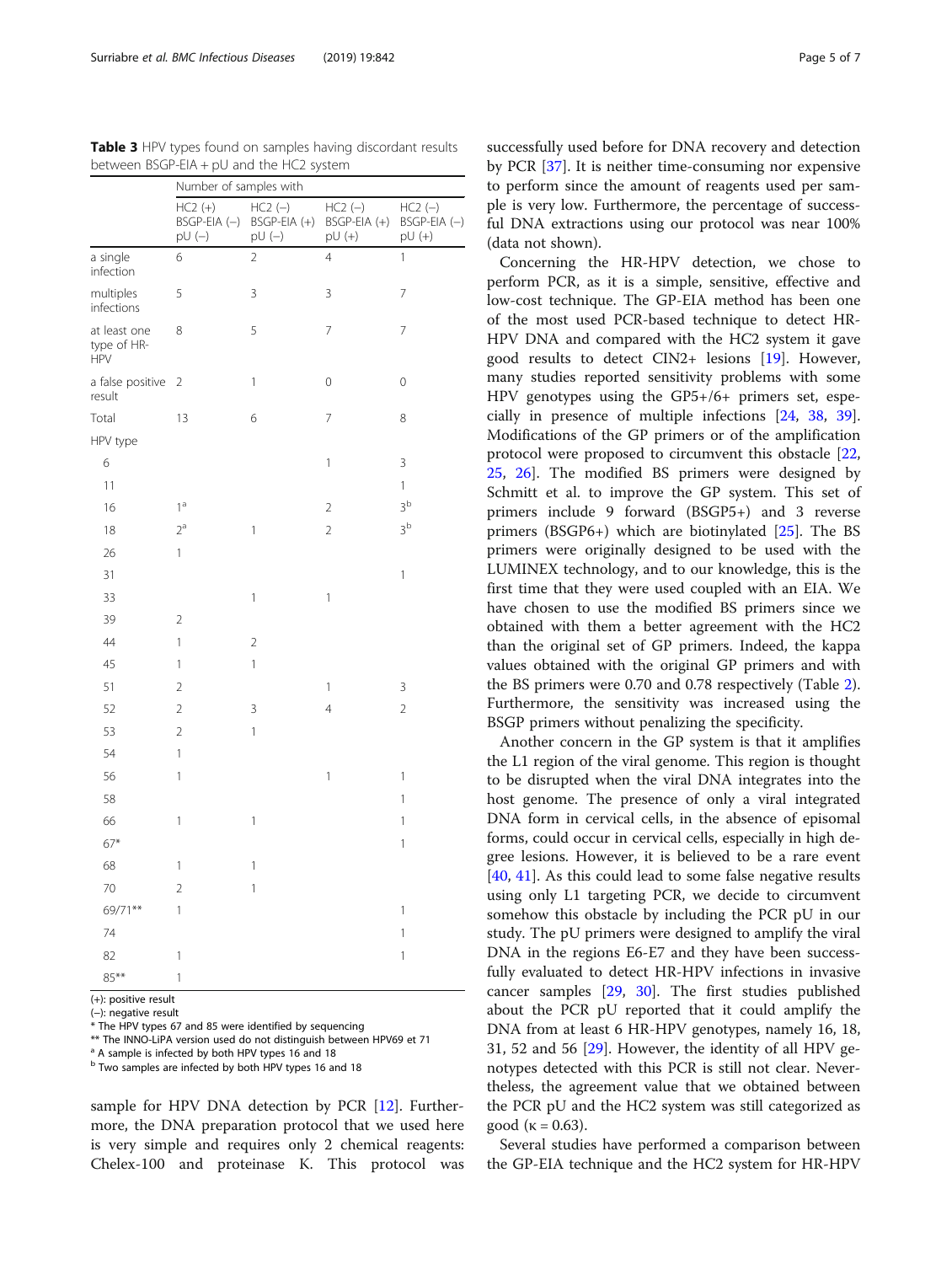<span id="page-5-0"></span>detection. Kappa values in these studies range from 0.59 to 0.74 [[20,](#page-6-0) [42](#page-6-0)–[44](#page-6-0)], in agreement with our results showing a kappa value of 0.71. Furthermore, a recent meta-analysis, that compiled information from different studies that evaluated commercially techniques for HR-HPV detection with the HC2, reported kappa values ranging from 0.60 to 0.79 for those comparisons [[45\]](#page-6-0). Considering all these reported agreement values reported in the scientific literature, we can be confident about the values obtained with our PCR techniques. Furthermore, when we based the HR-HPV DNA detection on two PCR-based techniques, BSGP-EIA and pU, the combined results are in a very good agreement with HC2 ( $\kappa = 0.82$ ), giving higher kappa score than most comparisons between various commercial techniques and the HC2 standard. Both techniques BSGP-EIA and pU could be considered as complementary since the combination of both increase the sensitivity obtained with each technique separately without penalizing the specificity.

Furthermore, we genotyped and/or sequenced the samples with discordant results between the HC2 system and our PCR-based techniques in order to analyze which kind of HPV infections were missed or over-detected by our strategy compared to the reference technique. It is noteworthy that among the 13 HPV-infected samples that were missed by our PCR strategy, there were only 2 infections by HPV16 or 18 (15%) which are the most oncogenic genotypes. On the other hand, 43% (9/21) of the samples that tested positive by our PCR strategy but negative for HC2 system contained infections by either HPV16 or 18. These results altogether show that our PCR-based strategy is missing fewer infections by HPV16 and 18, which is an important key feature for a HPV test in a primary screening program.

## Conclusions

We present analytical evidence supporting the use of a low-cost strategy involving simple devices and techniques for cervical sample collection and transport, and for HR-HPV DNA detection with two PCR-based techniques used together (BSGP-EIA and pU).

This novel strategy could represent an interesting option to screen rural population for cervical cancer specially by self-collection of samples. Indeed, self-sampling with our simple devices (cotton swab and glass slide) seems well accepted among the Bolivian population, especially in rural areas, and could therefore increase the screening coverage rate of this population, as suggested by our preliminary study [[46\]](#page-6-0). Furthermore, a clinical validation of the use of our PCR-based strategy in selfcollected samples will be presented in a forthcoming publication.

#### Abbreviations

bp: Base pair; CC: Cervical cancer; CIN2+ : Cervical intraepithelial neoplasia of grade 2 or 1; DNA: Deoxyribonucleic acid; EIA: Enzyme immuno-assay; HC2: Hybrid Capture 2; HPV: Human papillomavirus; HR-HPV: High-risk types of human papillomavirus; Pap: Papanicolaou; PCR: Polymerase chain reaction; pHR-HPV: Probable high-risk types of human papillomavirus; RNA: Ribonucleic acid

### Acknowledgements

We thank Dr. Philippe Delvenne and Dr. Gaelle Kustermans (CHU de Liège, Belgium) for sending us twice annual control samples allowing us to do our own auto-quality control, to verify and improve our DNA extraction method or our HPV detection method.

#### Authors' contributions

PS participated in the writing of the manuscript, development of the methodology, acquisition, analysis and interpretation of data. AT participated in the development of the methodology, acquisition, analysis and interpretation of data. TV participated in the acquisition and analysis and interpretation of data. FU participated in the development of the methodology and acquisition of data. PR participated in the conception and design of the study, development of methodology, analysis and interpretation of data, review and revision of the manuscript, administrative support and study supervision. VF participated in the conception and design of the study, development of methodology, analysis and interpretation of data, review and revision of the manuscript, administrative support and study supervision. All authors read and approved the final manuscript.

## Funding

This research was supported by the grant PRD 2013 of the ARES-CCD (Académie de Recherche et d'Enseignement Supérieur-Commission Coopération au Développement, Belgium). Representatives of the study sponsor did not participate in the collection of data, in the study design, in the analysis and interpretation of data, in the writing of this report and the decision to submit this paper for publication.

#### Availability of data and materials

The datasets generated and/or analyzed during the current study are available in the Zenodo repository, [https://doi.org/10.5281/zenodo.3445396.](https://doi.org/10.5281/zenodo.3445396)

#### Ethics approval and consent to participate

The Bio-ethical Committee of the "Universidad Mayor de San Simón" approved the study protocol on October 30th, 2014. Each participant signed an inform consent form before enrollment.

#### Consent for publication

Not applicable.

#### Competing interests

The authors declare that they have no competing interests.

#### Author details

<sup>1</sup> Laboratorio de Virología, Facultad de Medicina, Universidad Mayor de San Simón, Cochabamba, Bolivia. <sup>2</sup>Unité de Microbiologie Pharmaceutique et Hygiène, Faculté de Pharmacie, Université Libre de Bruxelles (ULB), Brussels, Belgium. <sup>3</sup>CIES Salud Sexual y Reproductiva, Regional Cochabamba, Bolivia.

## Received: 28 November 2018 Accepted: 1 October 2019 Published online: 15 October 2019

#### References

- 1. Ferlay J, Soerjomataram I, Dikshit R, Eser S, Mathers C, Rebelo M, et al. Cancer incidence and mortality worldwide: sources, methods and major patterns in GLOBOCAN 2012. Int J Cancer. 2015;136:E359–86.
- 2. Mayrand M-H, Duarte-Franco E, Rodrigues I, Walter SD, Hanley J, Ferenczy A, et al. Human papillomavirus DNA versus Papanicolaou screening tests for cervical cancer. N Engl J Med. 2007;357:1579–88.
- 3. Koliopoulos G, Nyaga VN, Santesso N, Bryant A, Martin-Hirsch PP, Mustafa RA, et al. Cytology versus HPV testing for cervical cancer screening in the general population. Cochrane Database Syst Rev. 2017;8:CD008587.